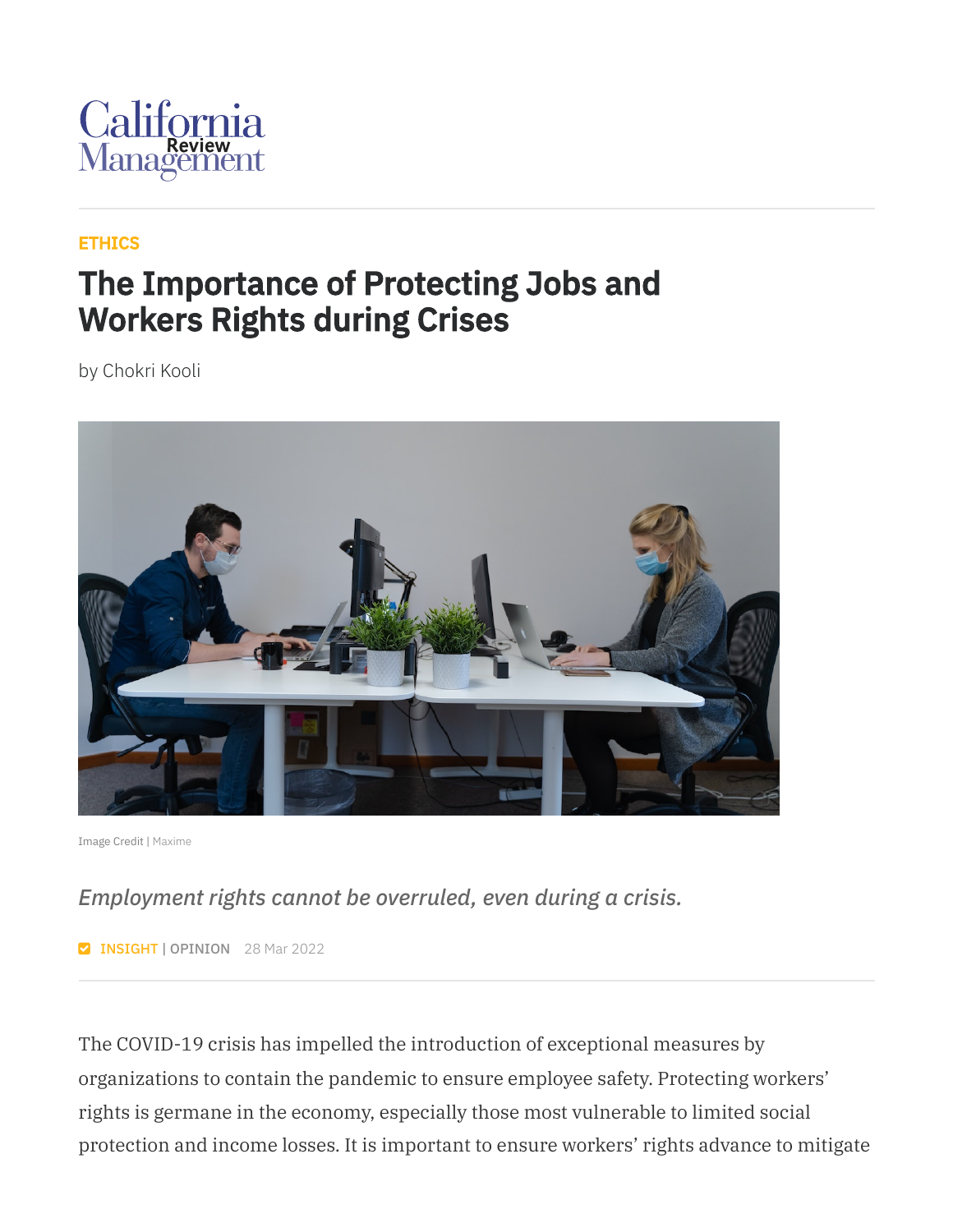the adverse distributional effects of the COVID-19 crisis on workers.<sup>1</sup> This issue is even more significant given a setting in which the changing idea of work has been related with a slow ascent in new, non-standard types of business, along these lines testing the capacity of current social protection frameworks to arrive at the employee liable to be in most need of help. Rather than injecting businesses from liability, giving room to engaging in unsafe practices, the staff is encouraged to ensure that safety precautions are in effect. Most of all, employees must be able to avoid working in dangerous conditions without becoming at risk for negative outcomes. Other important measures include proactive outreach to staff to ensure that they recognize their rights, improved access to complaints helplines, and severe punishments for any harassment against such whistle-blowers. Importantly, all staff, including personnel of contractors and suppliers, must have recourse to such guarantees.

#### RELATED CMR ARTICLES

**"Friedman at 50: Is It Still the Social [Responsibility](https://journals.sagepub.com/doi/full/10.1177/0008125620914994) of Business to Increase Profits?"** by Karthik Ramanna. (Vol. 62/3) 2020.

**"No Team is an Island: How Leaders Shape Networked Ecosystems for Team Success"** by Inga Carboni, Rob Cross, and Amy C. [Edmondson.](https://journals.sagepub.com/doi/abs/10.1177/00081256211041784) (Vol. 64/1) 2021.

Parakh $^2$  acknowledged that while governments are taking steps to bring about a difference in the lives of its citizens during the crisis, it is noted that safeguarding and protecting the health and wellbeing of the public, especially workers entails the implementation of stringent social distancing measures, closure, and lockdown of some business and economic premises and activities, and for employers using bespoke measures in terms of work processes and patterns to ensure their employees' wellbeing and safety, as well as respecting and honoring their employment contracts and rights. In this regard and recognition of the considerable impact the pandemic has on the mental health of workers, employers of labor need to ensure that even while juggling between office work and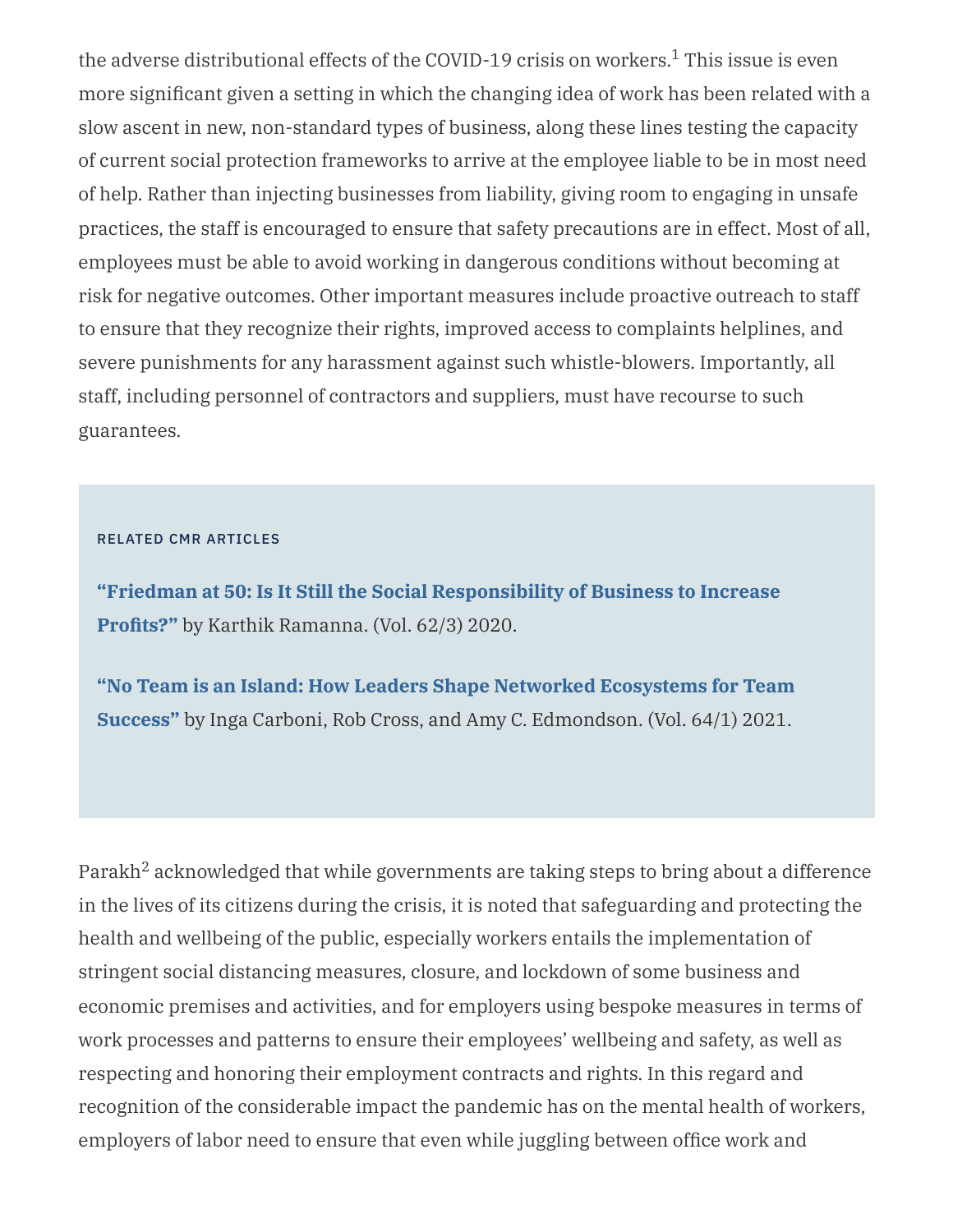domestic chores, employees have their share of mental peace. Hence, firms have launched series of initiatives and activities to help their employees differentiate work time and their family time (a dichotomy that can lead to extended working hours, if not well managed) such as dedicated, free, and confidential telephone helpline; website with games that provides practical advice, information, and support.

To protect the mental, social, and psychological wellbeing of workers, many organizations have mandated and encourage their staff to embark on their vacation as they would do under normal working conditions before the pandemic. From HR and organizations perspectives and about the recent and ongoing Corona Virus (COVID 19) pandemic, the International Labor Organization (ILO) policy brief (Pillar 3: Protecting workers in the workplace) acknowledges that amidst unprecedented worldwide job loss, many workers continue to work in the middle of the crisis and emphasizes the need for organizations across the world to ensure that the workplace is safe and secure for those working and the wages of those not in the frontline is protect no matter what, since the crisis is no fault of theirs.

Statistics from the Business Group on Health $3$  resonates with ILO (2020) recommendation that the implementation of adequate health and safety measures in critical sectors and well as promoting a supportive working environment to help workers cope during the pandemic is crucial. The ILO further advocate strengthening occupational safety and health measures and facilitating the implementation of public health measures in workplaces; adapting work arrangements thorough measures such as Flexi-working, reduce working hours and work-from-home practices; preventing discrimination and exclusion that can manifest during the crisis for the vulnerable class of workers (such as women, people with disabilities, people living with HIV, indigenous people, ethnic minorities and those in informal sectors); provision of access to health coverage for everyone and improve access of access to paid sick leave and family leave by ensuring immediate access to sickness benefits and reducing waiting periods for payments and developing faster delivery mechanism.

Additionally, Murphy et al. $^4$ advocated the need for firms to consider the spectrum of knowledge, skills, and judgment (competencies) during a turbulent period, such as a global health pandemic, as required for smooth operation and safe guiding of workers and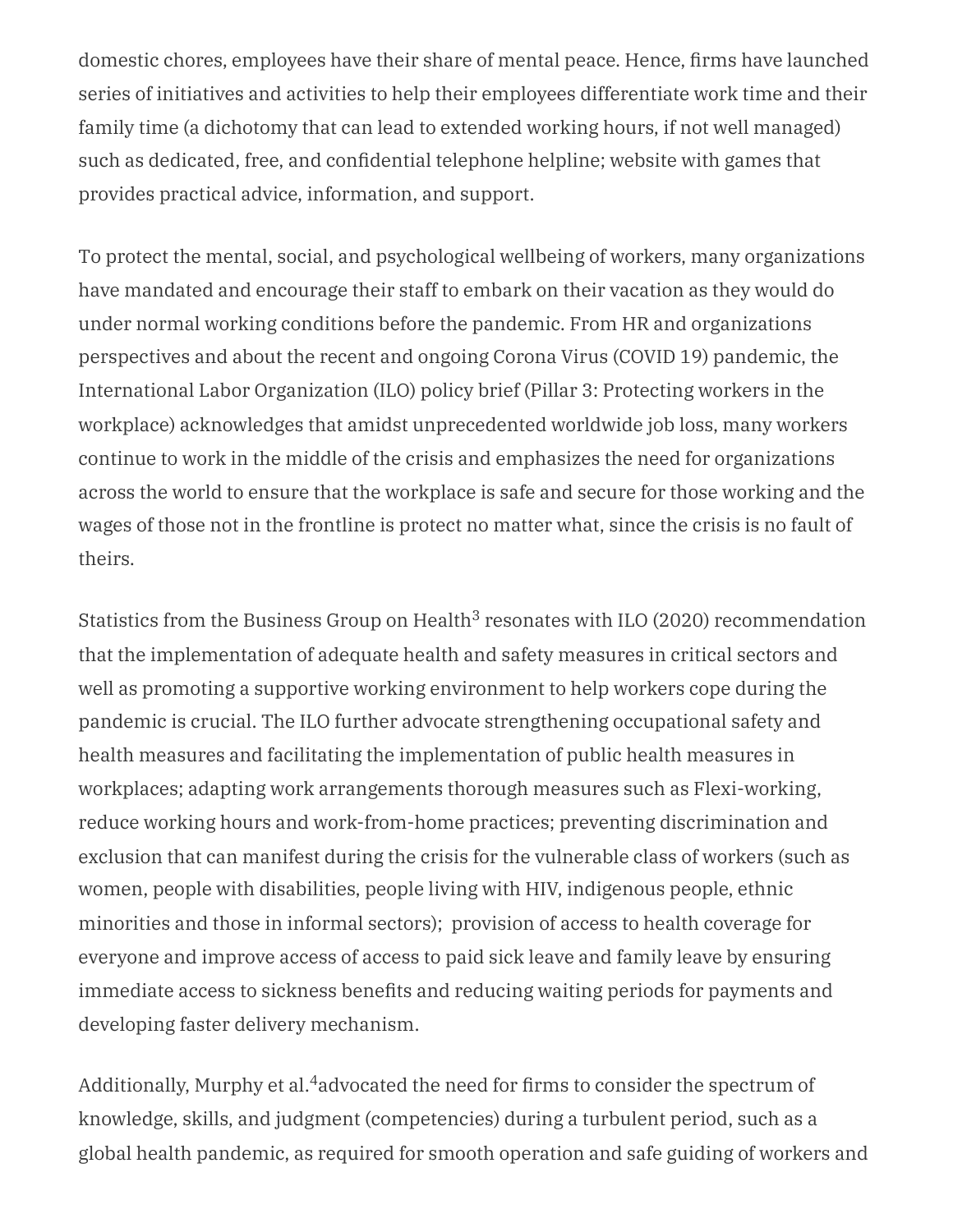the general populace. They were noting that a unique mix of competencies is incredibly valuable in situations of a shortage of workers in critical sectors. In a similar vein, Torda $^5$ catalog a list of ethical and considerable planning decisions necessary during a pandemic, including rationing drugs, rostering of staff, essential resource allocation, evaluation of occupational risk, quarantine, and palliative measures governance issues in affected communities. This decision-making process must, aside from being open, honest, and dynamic, must involve input from a broad of experts across all strata of the economy.

Understanding that workers' rights during a crisis (pandemic) management would focus more on safeguarding the health and livelihood of the entire society, Almaghrabi et al. 6 opined and recommended "adequate and steady provision of PPE, reducing psychological stress, financial support and safety to family members of healthcare workers will increase the willingness to report to work." More recently, in the bid to protect workers' rights, most governments have had to issue executive orders and legislations prohibiting all companies and firms from forcing their staff to leave their homes, with perhaps the exemption of workers in vital sectors whose employment is required to preserve or secure their lives or to carry out essential core functions. Companies themselves appoint employees who meet these requirements and are required to follow social distancing strategies and other protection strategies to protect staff as well as the managers in the delivery of the requisite in-person work. 7

Economic recovery from the COVID-19 crisis should include protecting workers from economic weakness and from the infection itself. Plans that place workers in perilous conditions will build the danger of the more noteworthy spread of the Coronavirus, making it harder for a vigorous recuperation to grab hold. Policymakers, although find it challenging, are expected to set up more grounded working environment protections while finding a way to help both the employee and employer. Organizations should know that an employee's psychological wellness difficulties might be set off during this exceptional time of COVID-19 like this. Workers may not be at their best. Their conduct may come from an incapacity that you could conceivably think about; therefore, ensuring employee rights protection will motivate the employee and improve the organization's performance.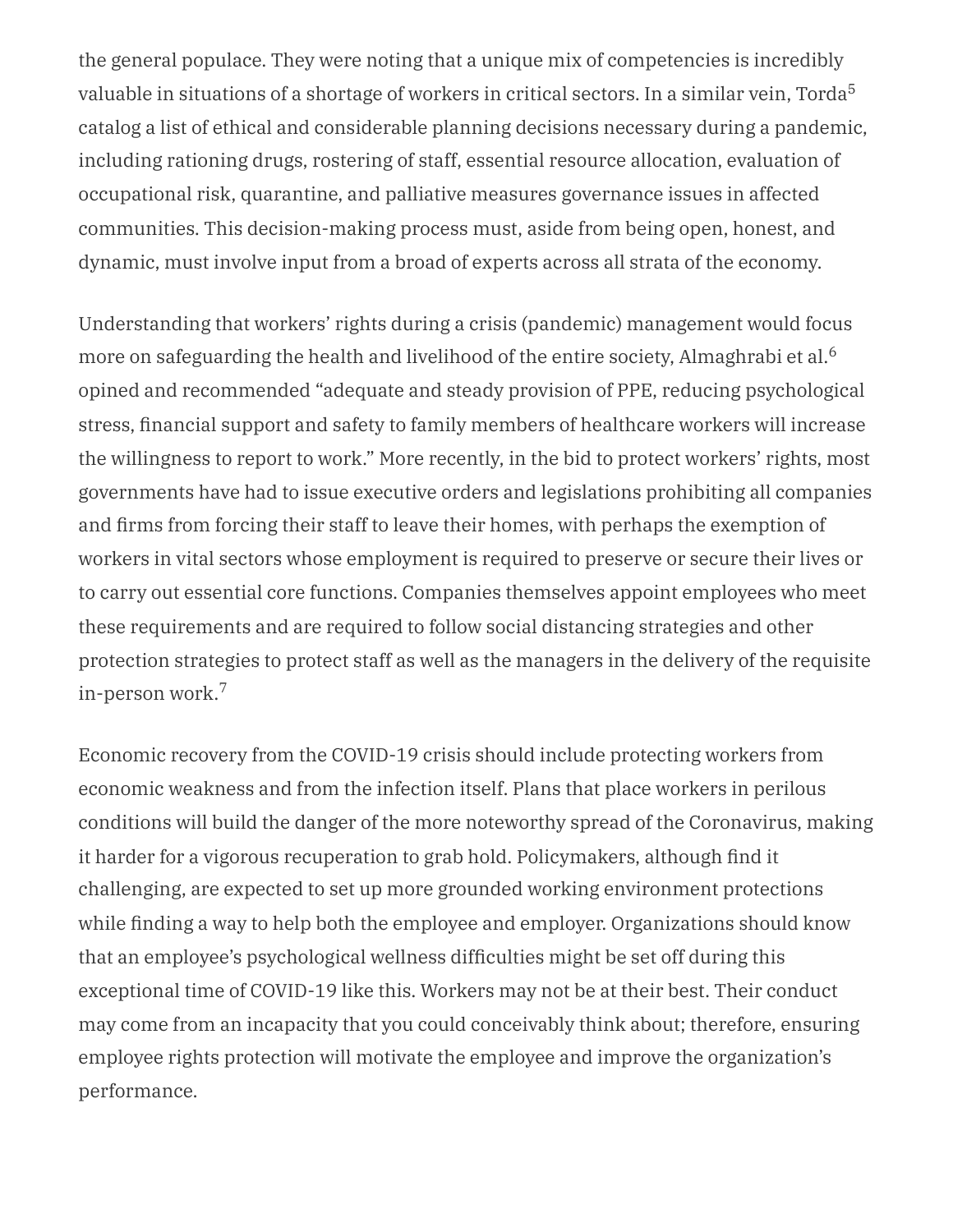| <b>Employees' Challenges during COVID-19</b>     | <b>Organizational Solutions Adopted</b>                                                                                                     |
|--------------------------------------------------|---------------------------------------------------------------------------------------------------------------------------------------------|
| Workers' rights to remuneration and job security | Furlough scheme                                                                                                                             |
| Work-life imbalance                              | Flexi-working, free and confidential telephone<br>helpline, websites with games that provides<br>practical advice, information, and support |
| Mental, social, and psychological wellbeing      | Provision of access to health coverage, sick and<br>family leaves                                                                           |

#### Table 1: Summary of Employee Rights Challenges during COVID-19

More so, employment rights cannot be overruled even during a crisis; this protect and give the employees the right to refuse any work that may pose a danger to their lives (e.g., contracting COVID-19), the right to be aware of the hazards at work and access to safety information and facilities (e.g., personal protective equipment - PPE), and likewise, the right to participate in programs or committees that associated with health and safety at work. Although, in economic crises, employers may be persuaded to alter some employment pay, benefits, and contract type, however, these changes are not expected to impose decisions that may adversely affect employees' rights to holidays and leaves, parental rights, flexible working and equal opportunities.

# How to protect jobs and employment rights through innovation

The COVID-19 crisis has imposed certain changes in the organization and the economy at large. In order to stop the rapid progress of the virus and protect public health, most the world's governmental authorities were under enormous pressure to make necessary but difficult decisions.

While some countries moved quickly to close their territories, stopped international flight, and ordered the general confinement of the population. The crisis has sharply changed the traditional work practice into a greater remote and flexible setting. Employees' health and safety should be management's top priority as they are the key factor in building and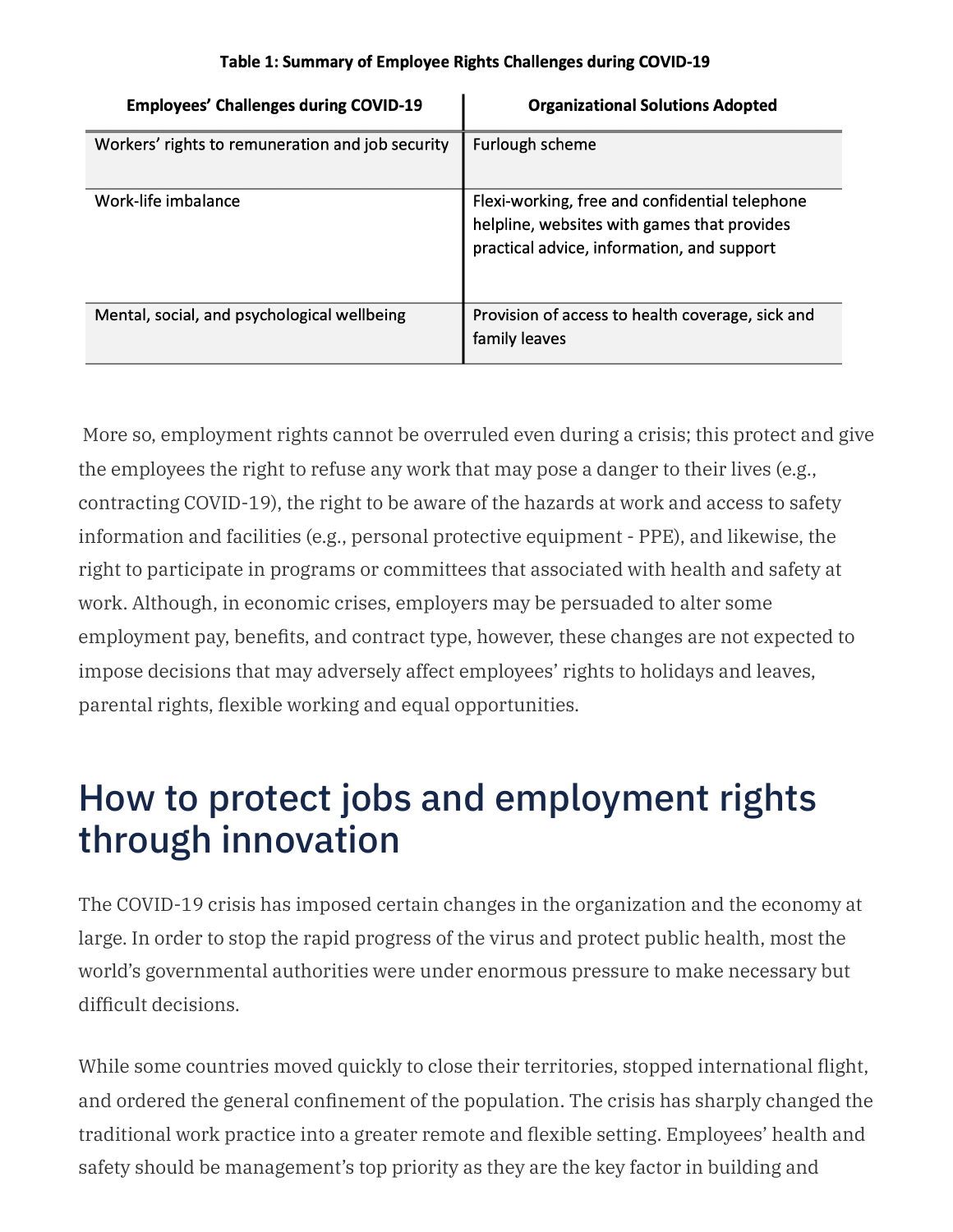sustaining performance in the organization. As summarized in figure 1, through the appreciation of the advent of technology, the organization must adopt innovative platforms for collaboration, socialization, and learning to fit the current economic situation. Adaptability in terms of job design, health and safety, and employee wellbeing will be a key attribute of the post-COVID-19 work setting.

Adoption of innovative mechanisms and programs will not only protect the rights of employees but also help to maintain jobs during pandemic situations and economic crisis. Adhering to business ethics will enhance the use of technology and boost the sense of innovation/creativity of both employees and their organizations. The importance of the collaboration between the public Administration, policy makers, entrepreneurs, and employees in order to maintain the fundamentals of business ethics and protect employee's rights is adjudged to be critical to speedy recovery from the losses and disruptions caused by the pandemic.

Organizations that have just adopted teleworking as a COVID-19 response strategy may consider adopting it as working policies and practices. Therefore, gained experience during the COVID-19 crisis may fit into developing a teleworking policy and procedures within the organization or revising existing ones to ensure employees safety and enhanced organizational performance.

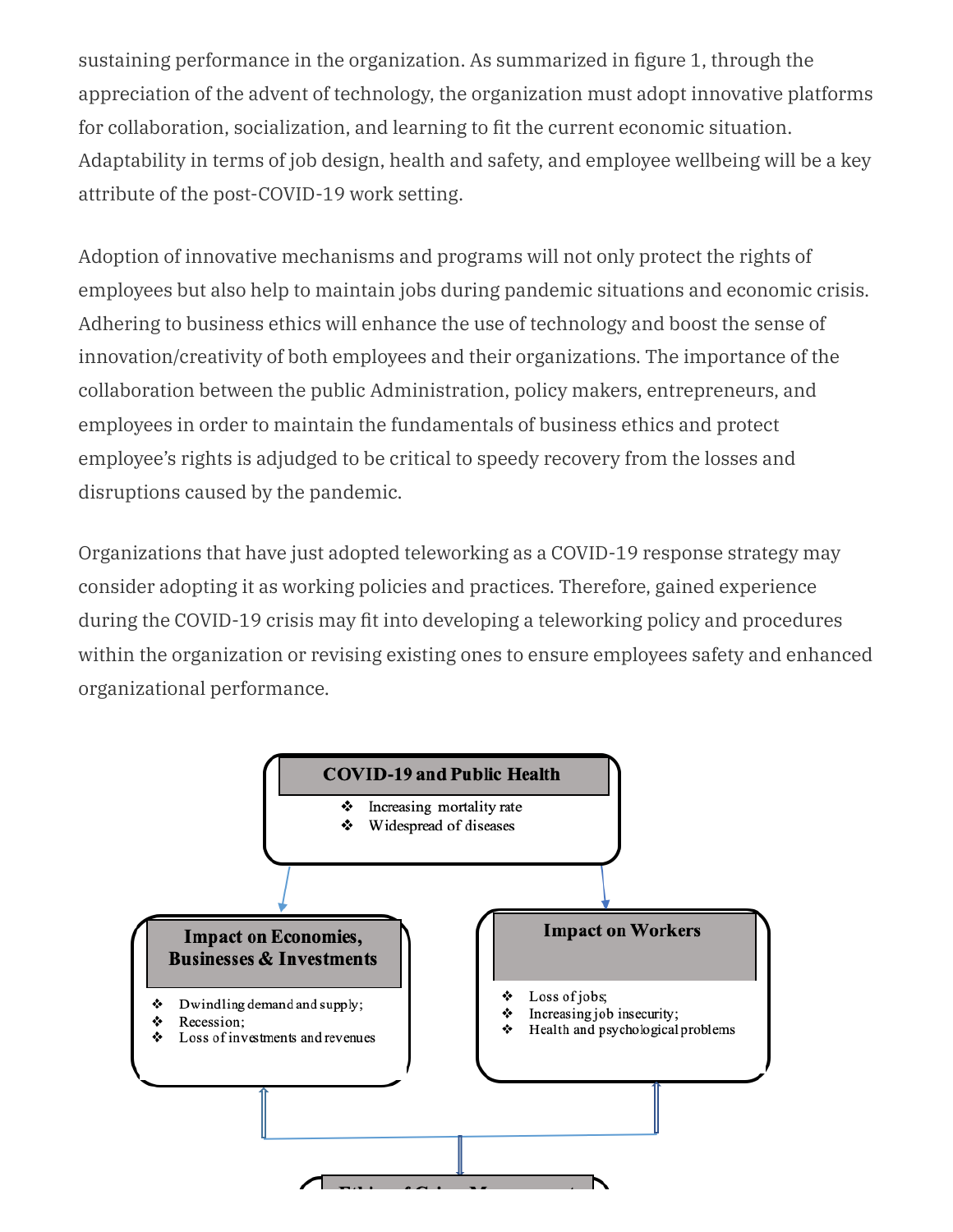#### **Ethics of Crises Management**

٠ Moral choices and behaviours; ٠ Decision making problems



Figure1: Business ethics in the era of Covid 19: How to protect jobs and employment rights

## References

- 1. Brooks, S. K., Webster, R. K., Smith, L. E., Woodland, L., Wessely, S., Greenberg, N., & Rubin, G. J. (2020). The psychological impact of quarantine and how to reduce it: Rapid review of the evidence. *Lancet*, 395, 92–920.
- 2. COVID-9. *Business World,* Retrieved from **http://ezproxy.hct.ac.ae/login? [url=https://search-proquest-com.ezproxy.hct.ac.ae/docview/2408703?](about:blank) accountid=25**